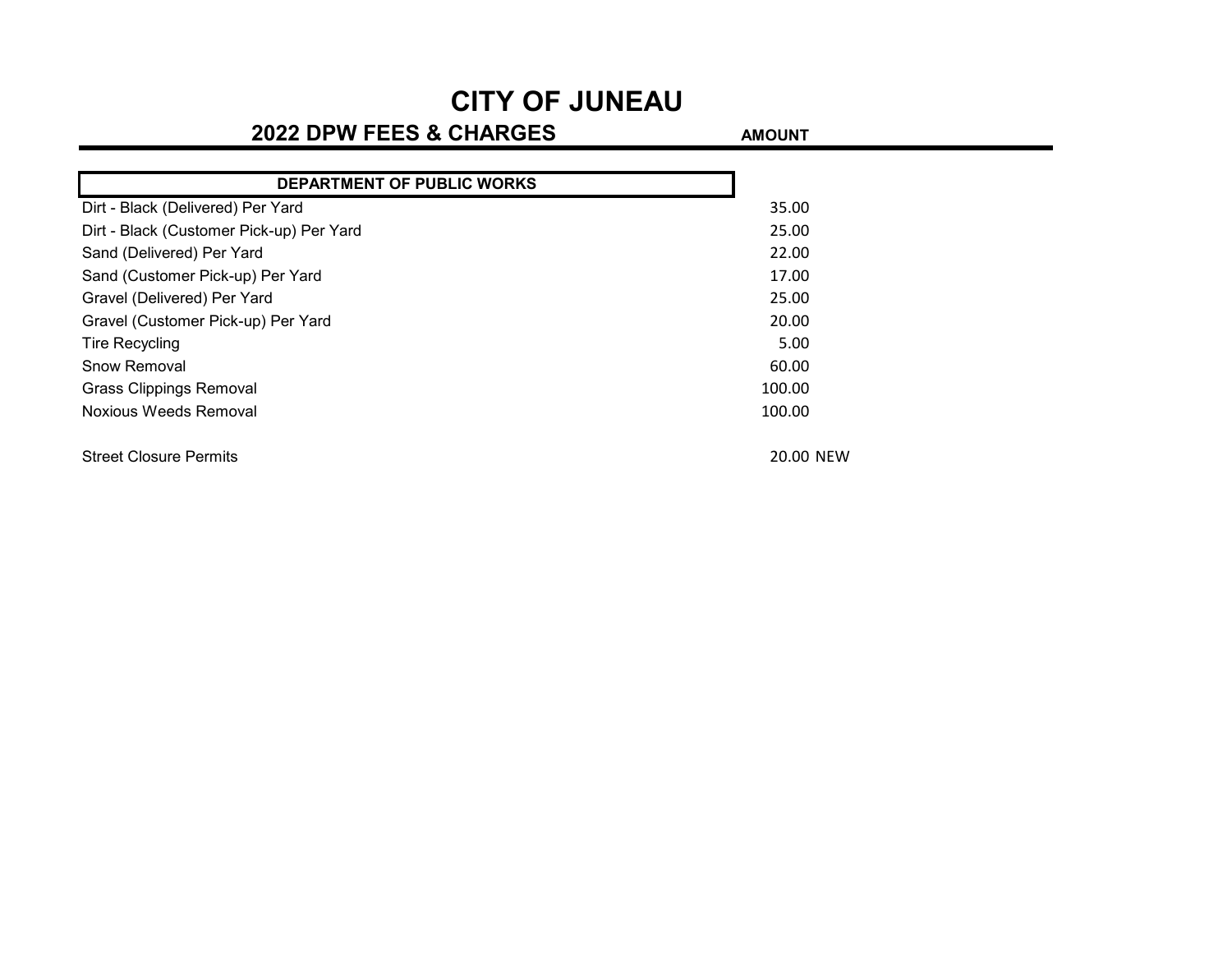### **2022 CEMETERY FEES & CHARGES** AMOUNT

| <b>GRAVE SPACES AND CEMETERY RATES</b>                        |        |
|---------------------------------------------------------------|--------|
| LOT PRICE - GRAVE SPACE (INLCUDES \$375 FOR PERPETUAL CARE)   | 500.00 |
| LOT PRICE - CREMATION LOT (INCLUDES \$115 FOR PERPETUAL CARE) | 150.00 |
| <b>INTERMENT (APRIL - OCTOBER)</b>                            |        |
| <b>GRAVE OPENINGS - ADULT INTERMENT</b>                       | 700.00 |
| <b>GRAVE OPENINGS - CHILD INTERMENT (0-5 Years)</b>           | 125.00 |
| <b>GRAVE - BURIAL OF ASHES</b>                                | 300.00 |
| <b>INTERMENT (NOVEMBER - MARCH)</b>                           |        |
| <b>GRAVE OPENINGS - ADULT INTERMENT</b>                       | 800.00 |
| <b>GRAVE OPENINGS - CHILD INTERMENT (0-5 Years)</b>           | 225.00 |
| <b>GRAVE - BURIAL OF ASHES</b>                                | 400.00 |
| AFTER-HOUR/WEEKEND/HOLIDAY - INTERMENT - ADDITION COST        | 75.00  |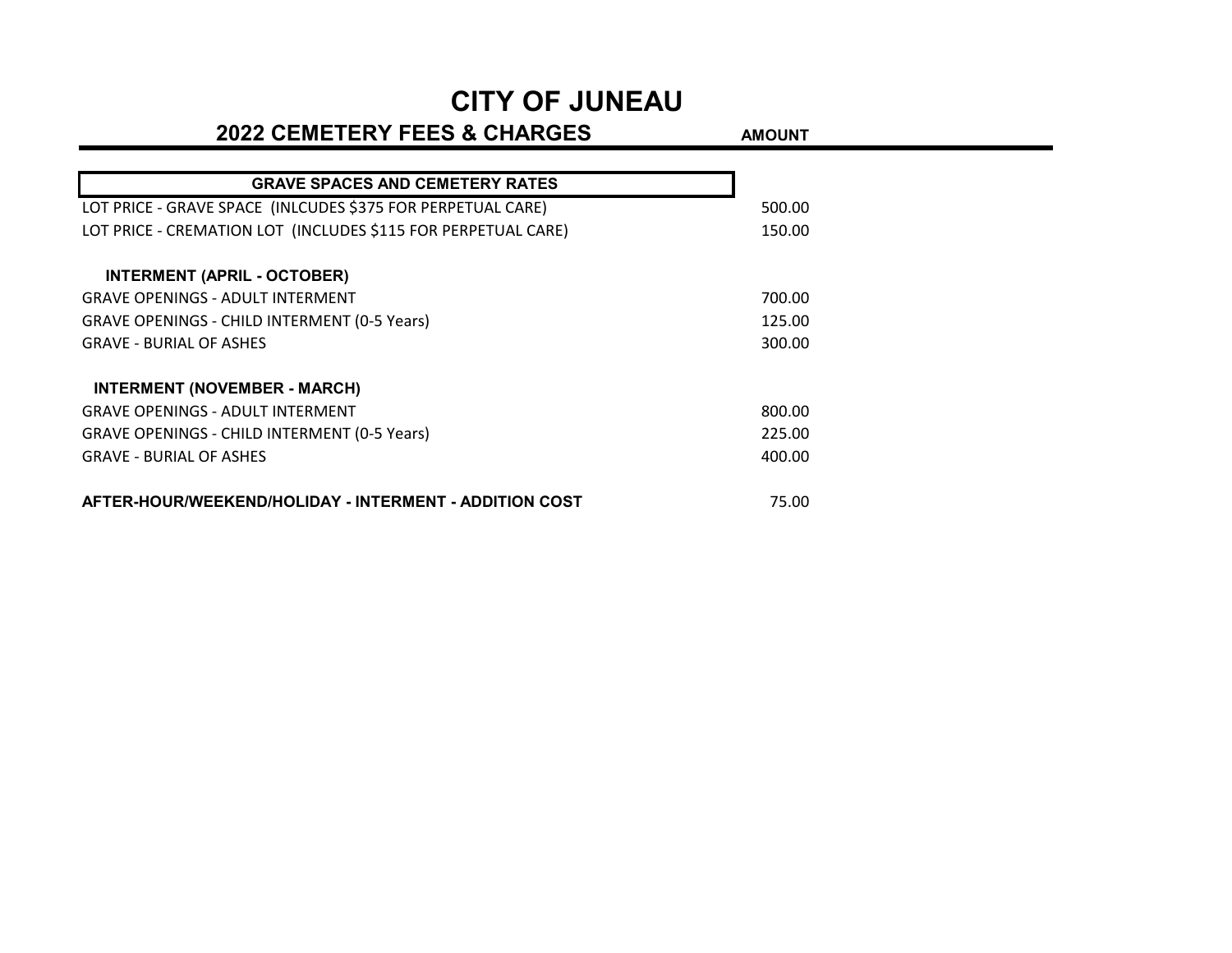### **2022 LICENSES AMOUNT**

| LIQUOR LICENSES, ALCOHOL RELATED FEES & REGISTRATIONS      |        |
|------------------------------------------------------------|--------|
| LIQUOR LICENSE-MALT BEVERAGE - CLASS A RETAILER            | 150.00 |
| LIQUOR LICENSE-MALT BEVERAGE - CLASS B RETAILER            | 100.00 |
| LIQUOR LICENSE-LIQUOR - CLASS A RETAILER                   | 250.00 |
| LIQUOR LICENSE-LIQUOR-CLASS B RETAILER                     | 250.00 |
| <b>LIQUOR LICENSE-BARTENDER</b>                            | 20.00  |
| LIQUOR LICENSE-PROVISIONAL BARTENDER                       | 15.00  |
| LIQUOR LICENSE-TEMPORARY BARTENDER                         | 20.00  |
| LIQUOR LICENSE BACKGROUND CHECK FEE                        | 7.00   |
| LIQUOR LICENSE-MALT BEVERAGE - PICNIC                      | 5.00   |
| CIGARETTE LICENSE                                          | 25.00  |
| PERMIT-TEMPORARY ALCOHOL LICENSE                           | 5.00   |
| PERMIT-ALCOHOL USE IN PARK (Also see Park Fees)            | 5.00   |
| APPLICATION-OUTDOOR SEATING FOR ALCOHOLIC BEVERAGE SERVICE | 100.00 |
| DIRECT SELLER REGISTRATION PROCESSING FEE                  | 15.00  |
| DIRECT SELLER PERMIT                                       | 20.00  |

| <b>PET LICENSES (FEES)</b>                      |       |
|-------------------------------------------------|-------|
| PET LICENSE - DOG - UNNEUTERED                  | 15.00 |
| PET LICENSE - DOG- NEUTERED                     | 10.00 |
| PET LICENSE - CAT- UNNEUTERED                   | 15.00 |
| PET LICENSE - CAT - NEUTERED                    | 10.00 |
| PET LICENSE - KENNEL (12 or less dogs)          | 36.50 |
| PET LICENSE - KENNEL (each dog in excess of 12) | 4.00  |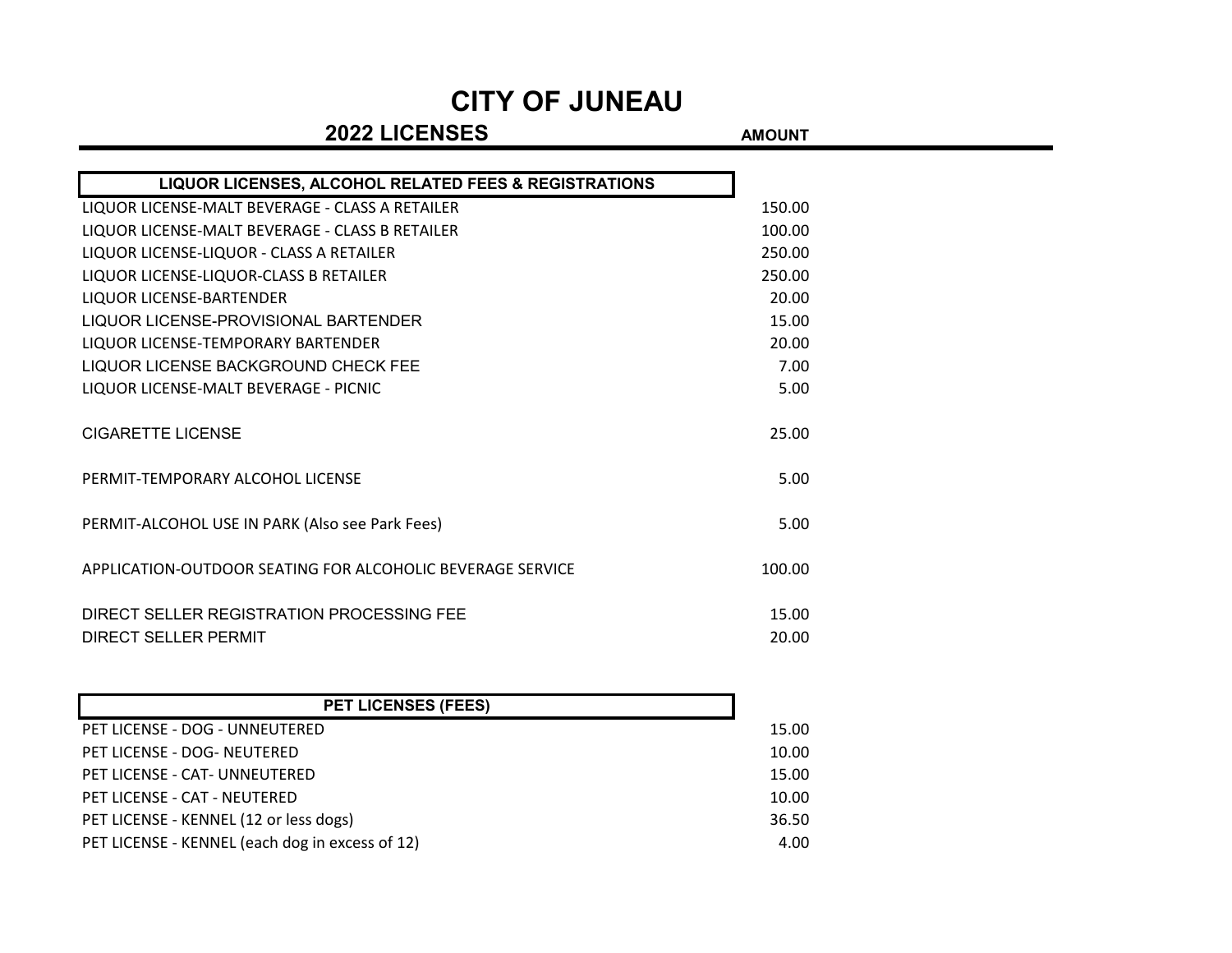| PET LICENSE - POTBELLIED PIG               | 10.00 |
|--------------------------------------------|-------|
| PET LICENSE - FANCIER (Limit of 4 animals) | 20.00 |
|                                            |       |
| PET LICENSE - LATE FEE AFTER MARCH 31      | 25.00 |
|                                            |       |
| DOG AT LARGE - Impound Fee                 | 20.00 |
|                                            |       |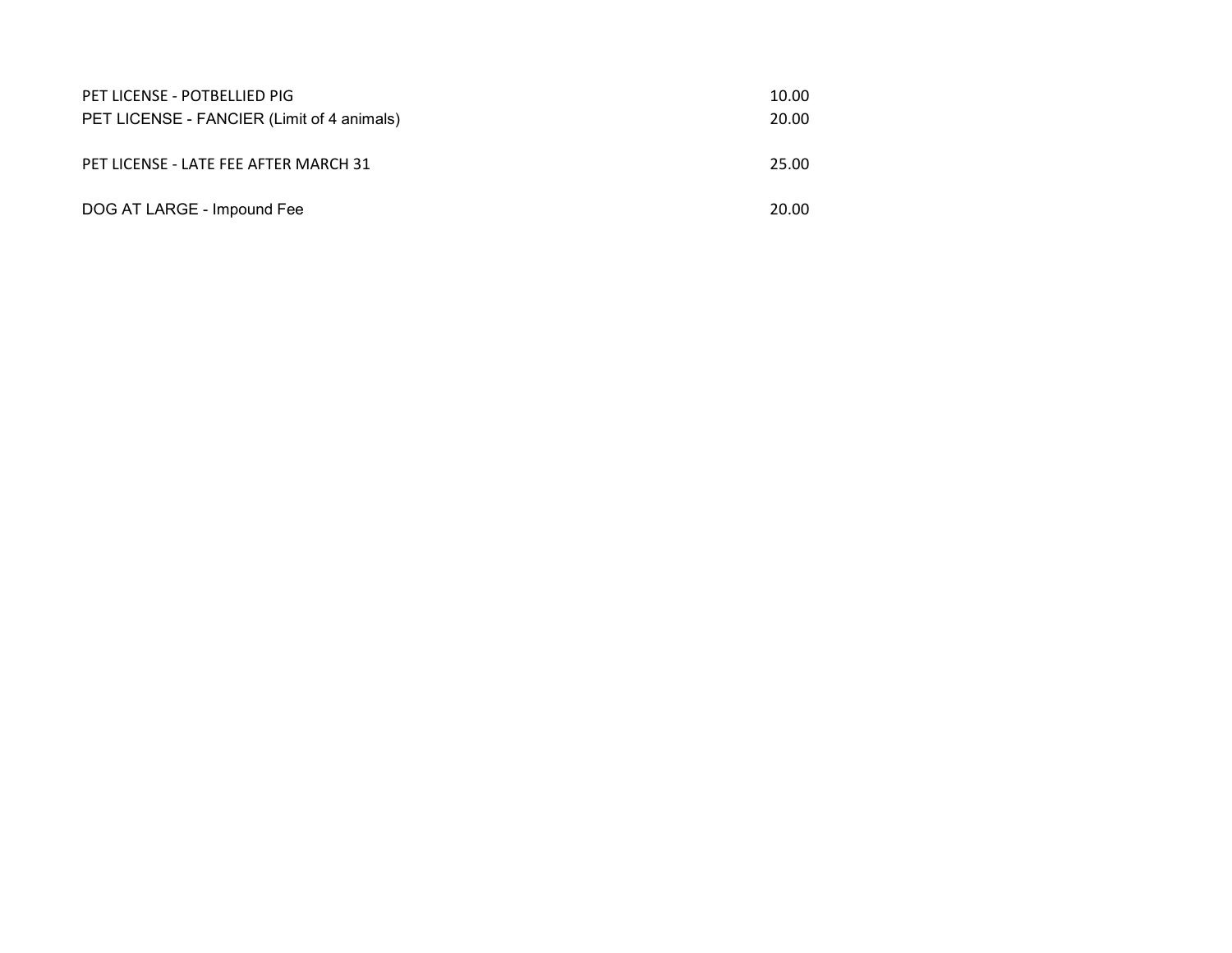#### **2022 COMMUNITY AND PARK FEES & CHARGES** AMOUNT

**DEPOSIT (RES & NON-**

**PARK FACILITY RENTALS AND CAMPING FEES RESIDENT NON-RESIDENT DEPOSIT (RES & NON-RES)** RENTAL FACILITY-ADDIE JOSS CONCESSION STAND 2000 2000 2000 2000 2000 20:00 RENTAL FACILITY-SOFTBALL CONCESSION STAND 2000 2000 2000 2000 2000 20:00 RENTAL FACILITY-OPEN SHELTER 20.00 ADDITIONAL RENTAL FACILITY-OPEN SHELTER 20.00 ADDITIONAL RENTAL RENTAL RENT RENTAL FACILITY-CHAMBER SHELTER (first come, first serve) NO NO CHARGE NO CHARGE NO CHARGE NONE RENTAL FACILITY-WILD GOOSE SHELTER 20.00 and 20.00 and 20.00 and 20.00 and 20.00 and 20.00 and 20.00 and 20.00 control 20.00 and 20.00 and 20.00 and 20.00 and 20.00 and 20.00 and 20.00 and 20.00 and 20.00 and 20.00 and 20. RENTAL FACILITY-All ball diamonds, soccer fields, tennis courts, volleyball courts (up to 3 hours) 25.00 25.00 25.00 25.00 25.00 25.00 25.00 25.00 25.00 25.00 25.00 25.00 25.00 25.00 25.00 25.00 25.00 25.00 25.00 25.00 25.00 25.00 25.00 25.00 25.00 25.00 25.00 25.00 25.00 25.00 25.00 25 RENTAL FACILITY-Tournaments (baseball, softball, soccer, volleyball, basketball - FIELD/DAY 100.00 100.00 RENTAL FACILITY-Lights needed for fields - FIELD/DAY 10.00 CAMPING FEES (Res 18-2021) 20.00 Res 18-2021

|                        |                                                                   |        |                              | DEPUSIT (RES & NUN- |
|------------------------|-------------------------------------------------------------------|--------|------------------------------|---------------------|
|                        | <b>COMMUNITY CENTER RENTAL (WITH NO TENANT IN CC) Res 43-2020</b> |        | <b>RESIDENT NON-RESIDENT</b> | <b>RES</b> )        |
| Backroom               |                                                                   | 100.00 | 350.00                       | 250.00              |
| Backroom and Bar       |                                                                   | 150.00 | 350.00                       | 250.00              |
| Gym Only (No Bar)      |                                                                   | 275.00 | 350.00                       | 250.00              |
| <b>Entire Facility</b> |                                                                   | 300.00 | 350.00                       | 250.00              |
|                        | Additional Cleaning (full hour increments)                        | 30.00  | 30.00                        |                     |
|                        | Failure to vacate by event end time                               | 250.00 | 250.00                       |                     |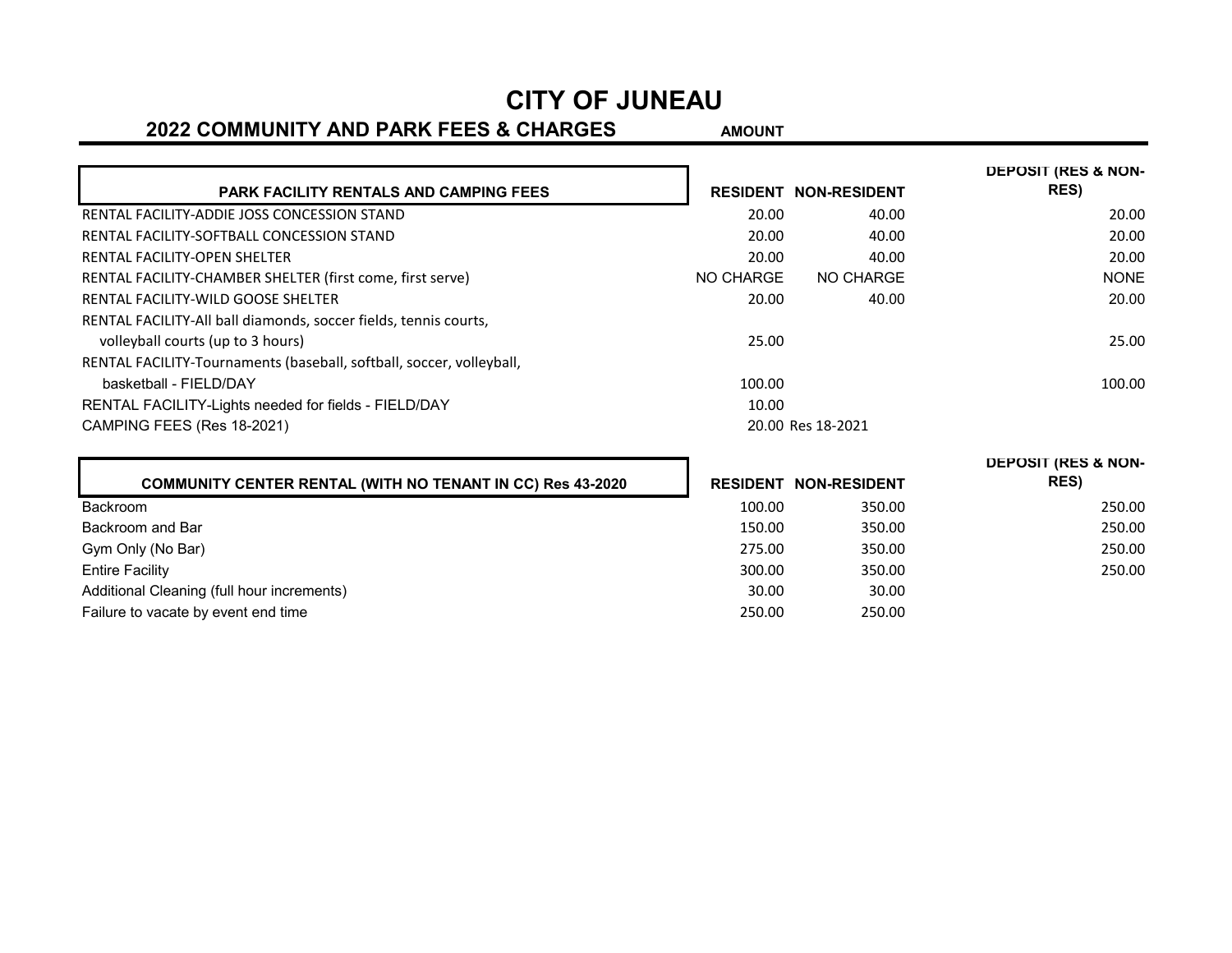#### **2022 ADMINISTRATION FEES & CHARGES** AMOUNT

| <b>ADMINISTRATIVE FEES</b>                 |       |               |
|--------------------------------------------|-------|---------------|
| PSN CHARGE PER TRANSACTION                 | 2.95  |               |
| NSF CHECK CHARGE                           | 25.00 |               |
| <b>HOUSE NUMBERS 3 NUMBERS &amp; PLATE</b> | 4.62  |               |
| SPECIAL ASSESSMENT LETTER                  | 25.00 |               |
| <b>COPIES PER PAGE</b>                     | 0.25  |               |
| <b>FAX OUTGOING PER PAGE</b>               | 0.15  |               |
| <b>FAX INCOMING PER PAGE</b>               | 0.05  |               |
| CAT/DOG LISTING                            | 10.00 |               |
| <b>DVD'S</b>                               | 10.00 | <b>RFMOVF</b> |
| <b>BACKGROUND CHECK</b>                    | 7.00  |               |
| BEVERAGE/FOOD HANDLER CERTIFICATE          | 1.00  |               |
| <b>BICYCLE REGISTRATION</b>                | 5.00  |               |